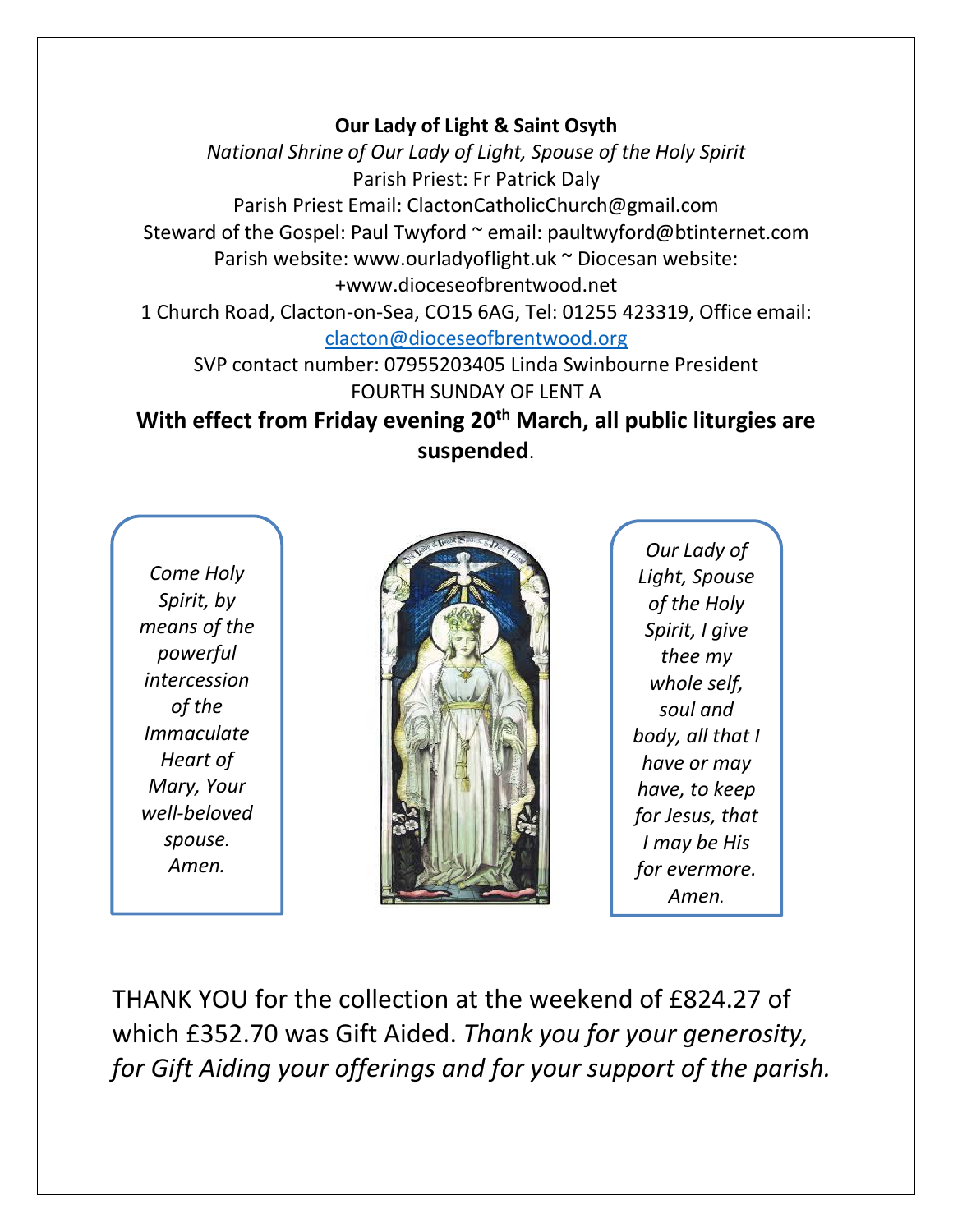OFFERTORY COLLECTION: You may wish to continue to support the parish by paying your offering by standing order. The parish bank details are: Catholic Church Clacton on Sea, sort code 401322, acct 41020463. Members of the gift-aid scheme should quote their name and gift aid number.

STATIONS OF THE CROSS: The final Stations of the Cross will take place at 7.00 pm on Friday 20<sup>th</sup> March.

SUNDAY OBLIGATION: The obligation to attend Mass on a Sunday or Holy day of Obligation is removed until further notice.

MASS ONLINE: May be viewed on the following websites: [www.ewtn.co.uk/live/tv](http://www.ewtn.co.uk/live/tv) [www.walsingham.org.uk/live-stream \(](http://www.walsingham.org.uk/live-stream)12 noon) [www.churchservices.tv](http://www.churchservices.tv/)

PRAYER FOR SPIRITUAL COMMUNION: 'My Jesus, I believe that You are truly present in the Most Holy Sacrament. I love You above all things, and I desire to receive You into my soul. Since I cannot at this moment receive You sacramentally, come at least spiritually into my heart. I embrace You as being already there and unite myself wholly to You. Never permit me to be separated from You. Amen *(St Alphonsus Liguori)*

EXPOSITION OF THE BLESSED SACRAMENT: Exposition will take place between 10.00am and 12.00 noon each Saturday. The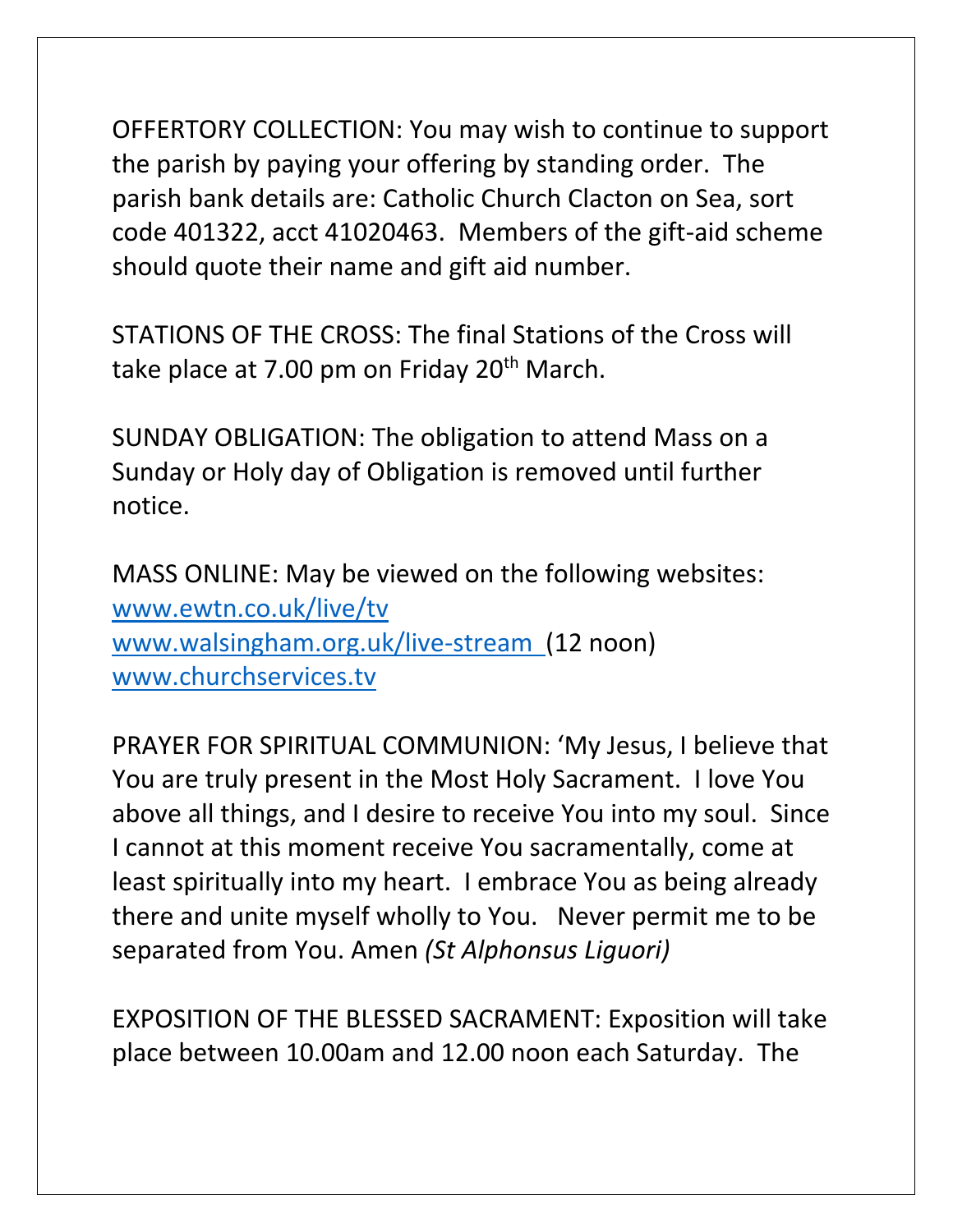church will remain open on Saturdays and Sundays (outside of Mass) for private prayer.

SOCIAL DISTANCING: Anybody entering the church must maintain a one metre distance from anybody else. Cover your mouth with a tissue in event of coughing or sneezing. Anybody with symptoms must remain at home in accordance with Government guidelines.

PARISH MEETING ROOM: All meetings must cease with immediate effect.

CONFESSIONS: Will be available on request.

LOTTERY NUMBER: No 5 – No winners. The lottery is suspended until further notice.

MESSAGE FROM FR PATRICK: Please keep safe and keep your daily prayers going during this period. Look out for people who are on their own and need help. We ask for Our Lady of Light to intercede for us to her Blessed Son. 'Jesus – we place our trust in you'.

THE FOLLOWING MASSES WILL BE CELEBRATED BY THE PRIEST ONLY:

| ' Saturday 21st March | 9.30 am. | MASS: Joan Mary Hayter RIP<br>(Janet Newton) |
|-----------------------|----------|----------------------------------------------|
|                       |          |                                              |